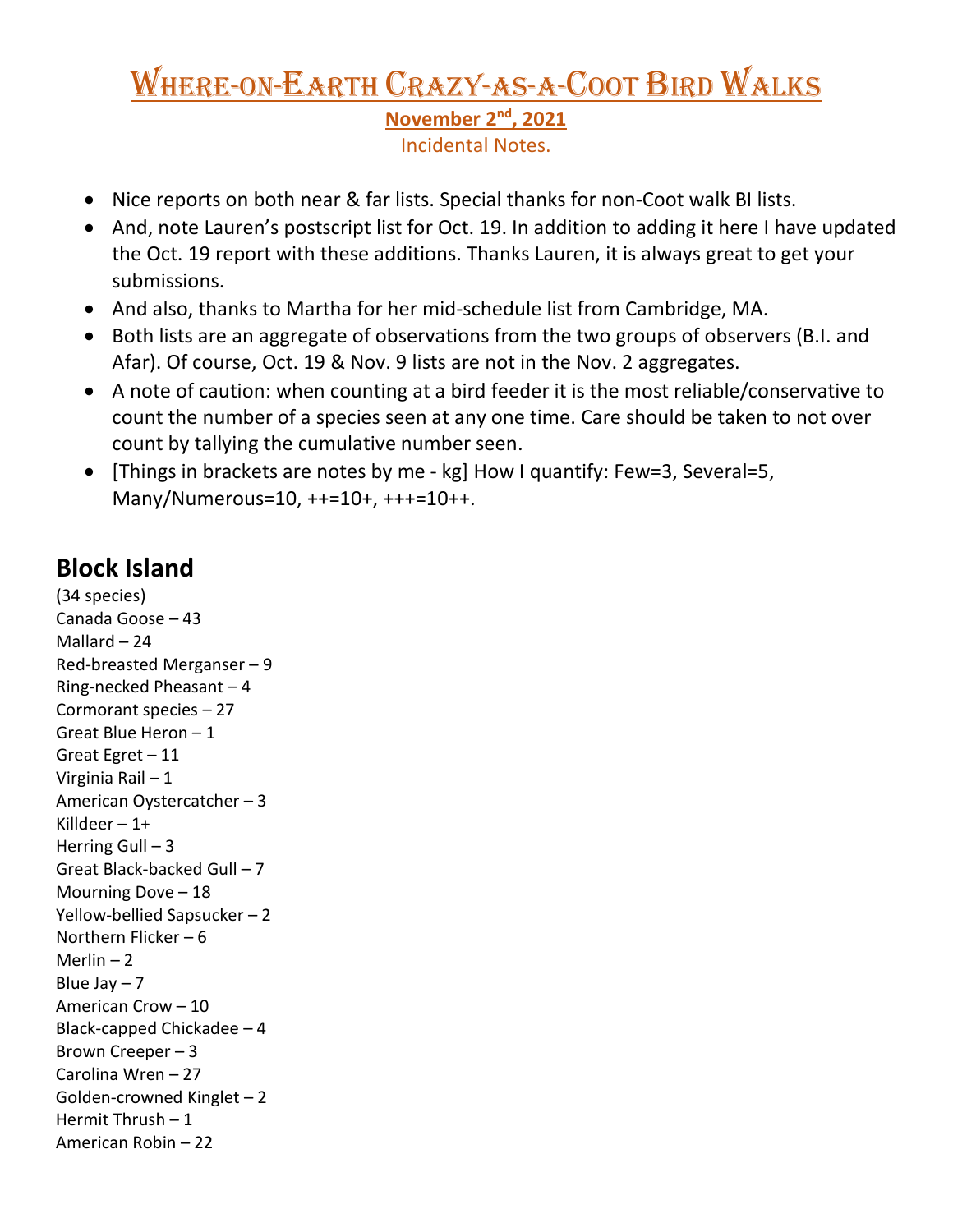Gray Catbird – 1 European Starting – 30 Myrtle Warbler (Yellow-rumped Warbler) – 1 American Tree Sparrow – 1 Song Sparrow – 5 White-crowned Sparrow – 2 Slate-colored (Dark-eyed) Junco – 5 Northern Cardinal – 2 Red-winged Blackbird – 11 House Sparrow – 6

## **From Afar** Pt. Judith, RI; Roseburg, OR

(17 species) American Widgeon – 2 Mallard  $-2$ Hooded Merganser – 2 Double-crested Cormorant – 2 Great Egret  $-2$ Osprey  $-2$ Sharp-shinned Hawk? – 1 Belted Kingfisher – 2 Scrub Jav  $-2$ Common Raven – 2 Black-capped Chickadee – 2 White-breasted Nuthatch – 2 Ruby-crowned Kinglet – 2 Cedar Waxwing – 2 Yellow Warbler – 2 Spotted? Towhee – 2 Dark-eyed Junco – 2

**Crazy-as-a-Coot Bird Walkers** eBird report: Mansion - Minister's lot roads loop/nooks & crannies, Washington, Rhode Island, US. Nov 2, 2021 8:00 AM - 9:30 AM. Protocol: Traveling 1.0 mile(s) Checklist Comments: Sunny with 0-light NNE wind, cool & dewy. Loop from Corn Neck Rd. down Minister Lot rd to the end. Returned to Corn Neck Rd. via Tinker's Lane. investigated many back yards, hedgerows, Dee's Tug Hole northeast corner of Georgian Swamp. Participants: Vicki Butlevska, Carli T., Deb Martin, Socha Cohen, Susan Matheke, Diane King, Kim Bubko, Mena Hautau, Judy Gray, Heather Hatfield, Nigel Grindley, Cathy Joyce, George Davis & Kim G. 24 species (+1 other taxa). Canada Goose 43, Mallard 4, Ring-necked Pheasant 2, Mourning Dove 18, Virginia Rail 2, Great Black-backed Gull 7, cormorant sp. 23, Yellow-bellied Sapsucker 2, Northern Flicker 4, Merlin 1, Blue Jay 5, American Crow 3, Black-capped Chickadee 4, Brown Creeper 1, Carolina Wren 25, Gray Catbird 1, Hermit Thrush 1, American Robin 20, American Tree Sparrow 1, Dark-eyed Junco 5, Whitecrowned Sparrow 2, Song Sparrow 5, Red-winged Blackbird 11, Yellow-rumped Warbler 1, Northern Cardinal 2

**Corrie Heinz –** At Bethany's Airport Diner, Block Island: House Sparrow 6, Merlin 1, Killdeer 1.

**Kim Gaffett –** Going about my day on BI: Starling 30, Mallards 20, A. Robin 2, on BI; and 2 Osprey in Pt. Judith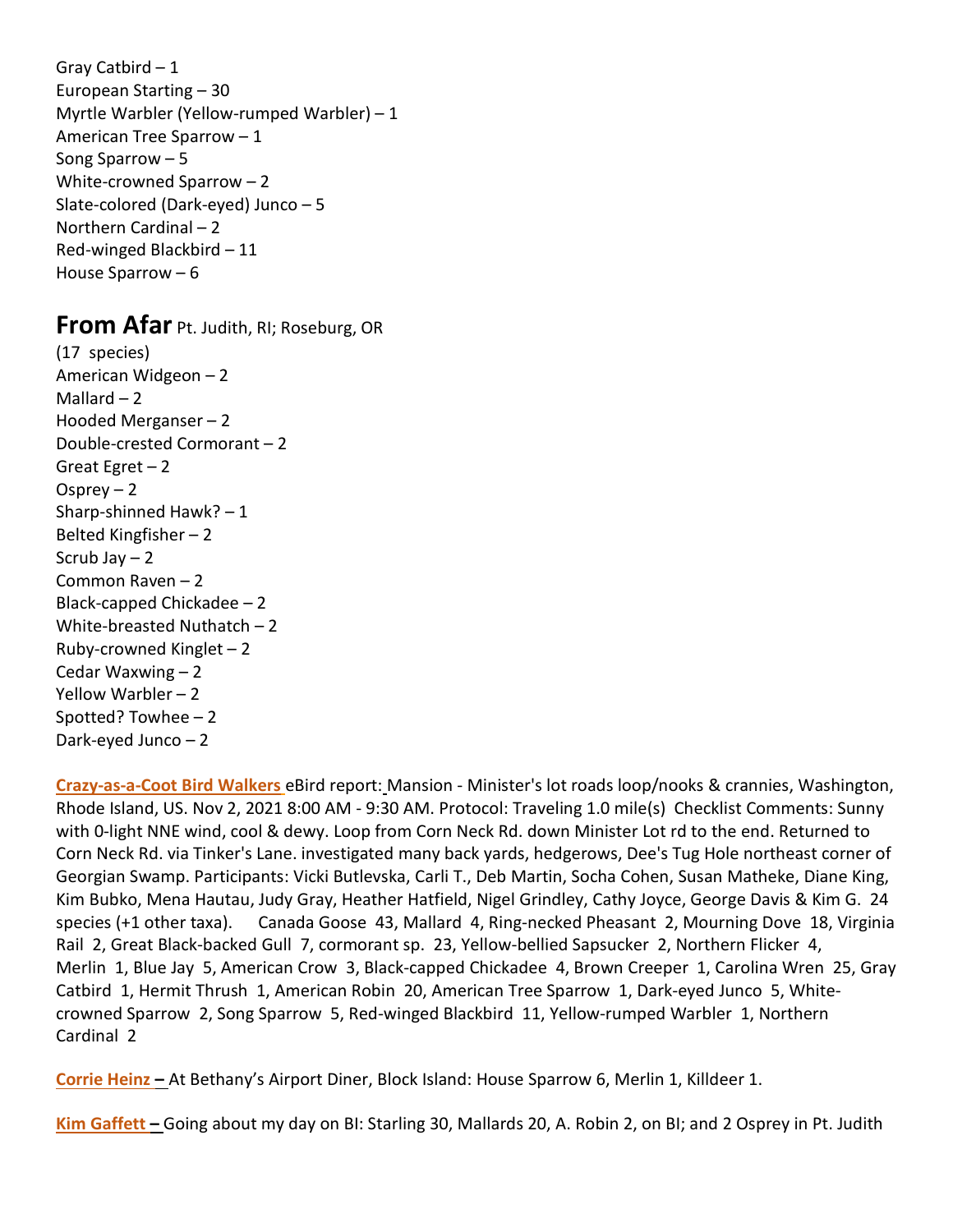**Mena Hautau –** Nov. 2, 2021 Crazy-as-a-Coot Bird Walkers at Bethany's.



**Penny Lapham** – Roseburg, OR, backyard and river. Belted Kingfisher, Mallards, Hooded Merganser Sharp-Shinned Hawk?, Common Raven, Dark-eyed Junco, Scrub Jay, Yellow Warbler, [Spotted?]Towhee, Great Egret, Black-capped Chickadee, Cedar Waxwings, Double-crested Cormorant, American Wigeon, Rubycrowned Kinglet, White-breasted Nuthatch. [Since no quantifying numbers were included I will conservatively list each species as having 2 individuals. This is likely a way "under-count" (with the exception that I'll list "1" for the Sharp-sinned hawk.]

**Tom Fetherston –** At Clay Head Trails, BI. Hi Kim – Always wonderful to spend time in such a beautiful place  $\odot$  Marsh hawk (harrier), Sharp-shinned hawk, Northern flicker, Golden crowned kinglet, Brown creeper,